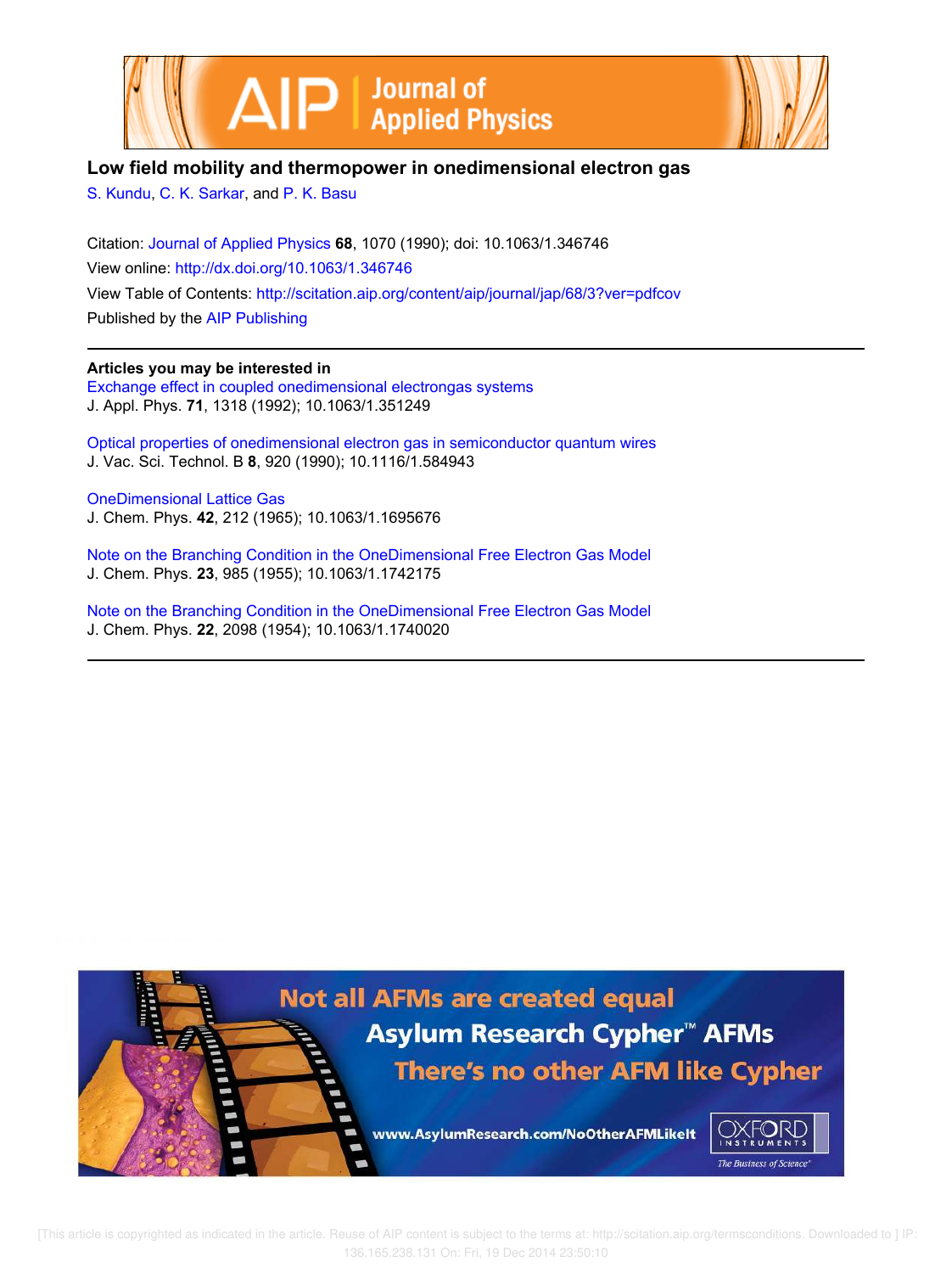# Low field mobility and thermopower in one-dimensional electron gas

S. Kundu, C. K. Sarkar,<sup>a)</sup> and P. K. Basu

*Centre of Advanced Studies in Radio Physics and Electronics, Calcutta University,* 92 *Acharya Prafulla Chandra Road, Calcutta-700009, India* 

(Received 10 October 1989; accepted for publication 2 April 1990)

A scattering theory of one-dimensional electron gas formed in a narrow channel GaAs-AIGaAs high electron mobility transistor has been developed. The mobility values for the different scatiering mechanisms have been computed and their variation with temperature has been presented. The various scattering processes include acoustic phonon scattering for both deformation potential and piezoelectric scattering mechanisms, impurity scattering, and surface roughness scattering at lower temperatures and polar optic phonon scattering at higher temperatures. The effect of dynamic screening has also been included. Finally, the temperature variation of thermopower for different ID electron concentrations has been shown and attempts have been made to interpret the results obtained.

#### I. INTRODUCTION

The properties of the two-dimensional electron gas (2DEG) formed in the channel of a Si-MOSFET or a GaAs-HEMT (high electron mobility transistors) have been exhaustively studied by a number of research groups.<sup>1</sup> Sakaki<sup>2</sup> first proposed that one-dimensional electron gas (1DEG) could also be realized in ultrathin wires of semiconductors, or by suitable modifications of 2D systems. The 1 DEG is also formed in narrow channel FETs made of Si or in heterajunctions made of GaAs and AIGaAs that are used in high electron mobility transistors<sup>3</sup> (HEMT). This system promises even higher mobilities due to the restriction on the scattering angle and therefore improved device potentialities. Much research activity has been directed towards the study of carrier transport in the one-dimensional systems.  $3-13$ 

The mobility of the electrons in the 1DEG is limited by the various scattering processes which have relative importance at different ranges of temperature and carrier concentration. At lower temperatures the acoustic phonon, the piezoelectric, and the impurity (both remote and background) scatterings dominate. The polar-optic-phonon scattering is more important at higher temperatures for the polar semiconductors. Further, the nonplanarity of the semiconductor interface gives rise to surface roughness scattering that plays a very significant role in the one-dimensional system. The various authors $7-13$  have studied the effect of individual scattering mechanisms independently in lDEG electron transport. However, the relative contributions to transport parameters of IDEG at different temperature ranges have not been analyzed. The present paper proposes a comprehensive analysis of low-field electron transport in 1DEG and it also includes the influence of impurity scattering at different temperatures. In this paper, a realistic model of the onedimensional electron gas system has been assumed. Here the electrons are confined in a wire where the two-dimensional potential well, that traps the electrons, is obtained by the formation of a nearly triangular potential weil in one direction and a square quantum well in the other. The present study deals with the derivation of the expressions for the

a) Present address: Department of Electronics and Telecommunication En-

relaxation times and the calculation of the mobility of the IDEG. It also estimates the relative importance of the scattering processes at different ranges of temperature and carrier concentration in a GaAs sample. Although attempts have been made to calculate the screening factor in the case of the  $1DEG<sub>14</sub>$  the effect of screening on different scattering mechanisms has not been studied yet. In the present work the effect of screening on the carrier relaxation time has also been considered. The thermoelectric power is a very important parameter for device characterization and it also gives an idea of the scattering processes operative. Therefore, the theoretical outline for the calculation of one-dimensional thermopower has finally been developed. Attempts have been made in this present paper to explain the results of mobility and thermopower obtained from the theory developed.

## II. THEORY

## A. Mobility

## 1. Unscreened case

We assume that the IDEG is formed in a narrow channel FET or HEMT and only the lowest subband is occupied. The wave function describing the electrons is $^{3,13}$ 

$$
\psi(x,y,z) = (b^3/La)^{1/2} \sin(\pi y/a) z e^{-b z/2} e^{ikx}, \qquad (1)
$$

where  $L$  and  $a$  are respectively the length and width of the channel, *k* is the electron wave vector along the *x* direction, and  $b$  is the variational parameter.<sup>1</sup> In the FET, therefore, an approximately triangular potential well is formed along the *z* axis and a square quantum well of infinite height is present along the *y* direction. The electron gas trapped within the two-dimensional potential well is constrained to move along the *x* direction and constitutes the IDEG.

The matrix element for the transition from  $k$  to  $k'$  due to electron-phonon interactions<sup>15</sup> is

$$
M(k,k') = \int \psi^*(x,y,z) (ae^{i\overline{Q}\overline{R}} - a^+e^{-i\overline{Q}\overline{R}})
$$

$$
\times \psi(x,y,z) dx dy dz,
$$
 (2)

where  $a$  and  $a^+$  are the annihilation and creation operators,

gineering, Jadavpur University. Calcutta-700032, India.

i070 J. Appl. Phys. 68 (3), 1 August 1990 0021-8979/90/151 C0 1990 American Institute of Physics 1070

[This article is copyrighted as indicated in the article. Reuse of AIP content is subject to the terms at: http://scitation.aip.org/termsconditions. Downloaded to ] IP 136.165.238.131 On: Fri, 19 Dec 2014 23:50:10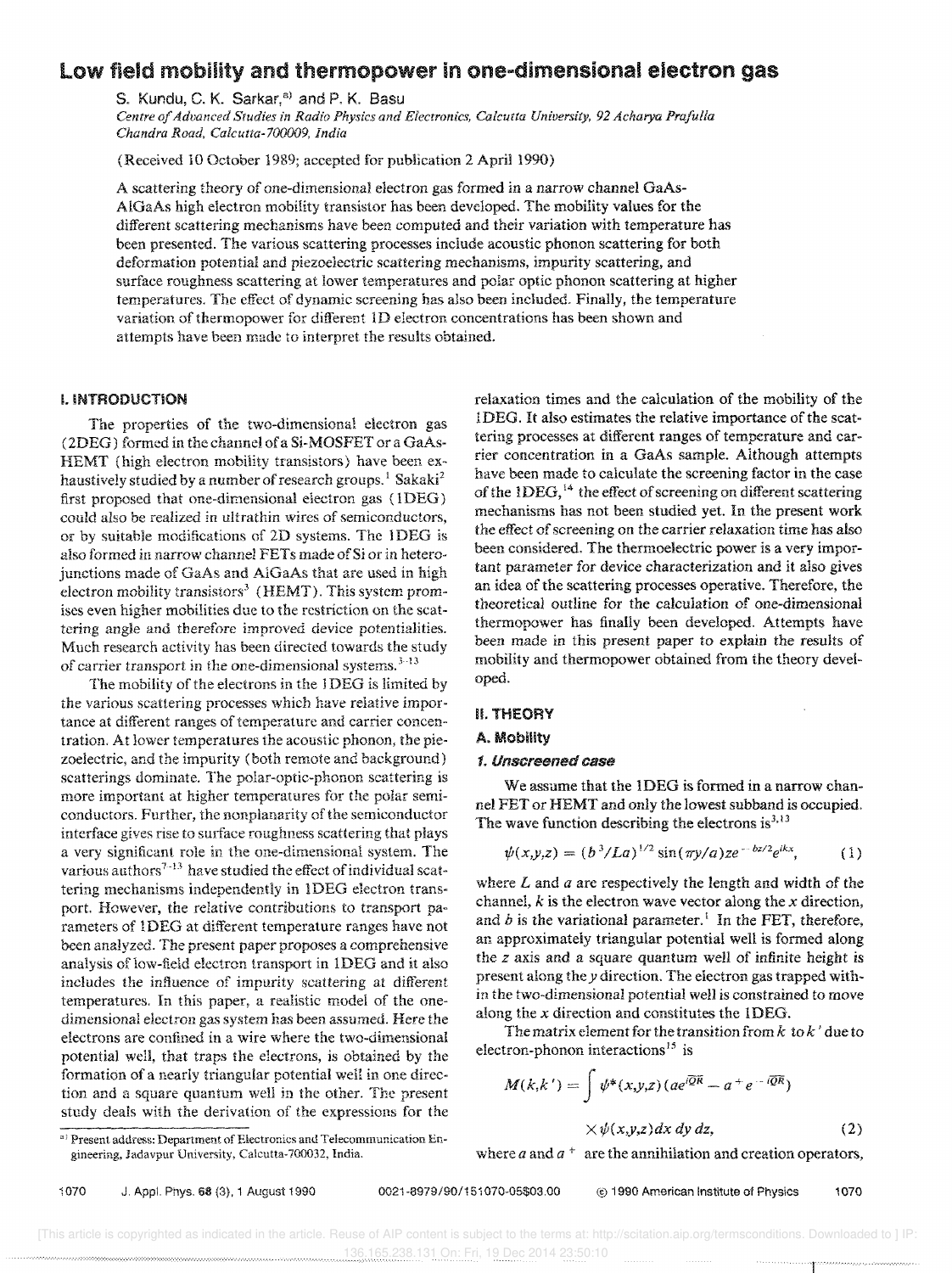$\overline{O}$  and  $\overline{R}$  represent the wave vector and displacement vector in three dimensions, and the integration is over space for both phonons and electrons. The matrix element takes the form

$$
M(k,k') = (N_Q + \frac{1}{2} \pm \frac{1}{2})^{1/2} (C/Q) d(k - k' \pm q_x) (2/a)
$$
  
 
$$
\times \int \sin^2(\pi y/a) e^{\pm iq_y y} dy (b^3/2)
$$
  
 
$$
\times \int ze^{-bz \pm iq_z z} dz.
$$
 (3)

The momentum conservation approximation (MCA) proposed by Ridley<sup>16</sup> has been employed for performing the integration over the  $\nu$  axis. The constant  $C$  has different expressions for different scattering processes,  $q_{x,y,z}$  are the components of the phonon wave vector along the x, *y,* and z directions, respectively, and  $N<sub>O</sub>$  is the phonon number.

On the other hand, the expression for the matrix element for coulomb scattering, as in the case of impurity and surface roughness scattering, is given by

$$
M(k, k') = \int \psi^*(x, y, z) V(Q) \psi(x, y, z) dx dy dz,
$$
 (4)

where  $V(Q)$  is the coulomb potential.

Respective expressions for the constant  $C$  and the coulomb potential  $V(Q)$  for the different scattering mecha $n$ isms<sup>17</sup> are substituted in the expressions for the relaxation time, defined as

$$
\tau^{-1} = \sum_{k'} P(k, k') \bigg( 1 - \frac{\cos \theta'}{\cos \theta} \bigg),\tag{5}
$$

for nonrandomizing elastic collision, or

$$
\tau^{-1} = \sum_{k'} P(k, k') \left( \frac{1 - f_0(E')}{1 - f_0(E)} \right),\tag{6}
$$

for randomizing inelastic collision. In the above,  $k$ ,  $E$  are respectively the electron wave vector and energy for the initial state and  $\theta$  is the angle between  $k$  and  $x$ . The prime quantities represent the corresponding quantities for the final state. The function  $f_0(E)$  is the distribution function of electrons and

$$
P(k, k') = (2\pi/\hslash) |M(k, k')|^2 \partial (E_k - E_{k'}),
$$
 (7)

is the transition probability of the electron.  $\hbar$  is Planck's constant divided by  $2\pi$ . For elastic scattering  $E_k = E_k$  and  $f_0(E') = f_0(E)$ . Further, for IDEG in a thin wire in the quantum limit, the scattering angle  $\theta$  can only be 180<sup>°</sup>. The other possibility, i.e.,  $\theta = 0^{\circ}$  where initial directions of the electron wave vector are not altered due to scattering, does not contribute to the momentum relaxation time,  $(1 - \cos \theta) = 0$ .

Considering all these factors, the relaxation times are

$$
\tau_{AC}^{-1} = (9/E_1^2 k_B T m^* b) / (8a\hbar^3 C_L k), \tag{8}
$$

for deformation potential acoustic phonon scattering;

$$
\tau_{\rm PZ}^{-1} = \left[ (K^2 e^2 k_B T m^* b) / (32 \pi \hbar^3 \epsilon_s a k) \right]
$$

$$
\times [2f'(k) + f'(k_0)],
$$

for piezoelectric scattering;

#### 1071 J. Appl. Phys., Vol. 68, No.3, 1 August 1990

$$
\tau_{\rm BI}^{-1} = (\pi m^* N_B / 2\hbar^3 k^3) (e^2 / 2\pi \epsilon_s)^2
$$
  
 
$$
\times \{1 + (ka)^2 [K_0^2 (ka) - K_1^2 (ka)]\}, \qquad (10)
$$

for background impurity scattering; and

$$
\tau_{SR}^{-1} = (35/32\pi) (e^2 N_1 H d / \epsilon_s)^2
$$
  
× $(m^*/\hbar^3 a^3) (e^{-4k^2 d^2}/k),$  (11)

for surface roughness scattering. The effect of remote impurities can be minimized by introducing spacer layers.

Polar-optic-phonon scattering is neither randomizing elastic scattering nor is the simple expression for finding the relaxation time strictly valid in this case. However, an approximate value for the relaxation time for polar-opticphonon scattering is obtained using Eq. (6)

$$
\tau_{\text{PO}}^{-1} = \frac{e^2 \omega b}{128a\epsilon_p \hbar} \sqrt{\frac{2m^*}{k_B T}}
$$
  
×{(X - X<sub>0</sub>)<sup>-1/2</sup> [2f'(q<sub>X</sub>) + f'(q<sub>X<sub>0</sub></sub>)] (N<sub>Q</sub> + 1)  
+ (X + X<sub>0</sub>)<sup>-1/2</sup> [2f'(q'<sub>X</sub>) + f'(q'<sub>X<sub>0</sub></sub>)]N<sub>Q</sub>}, (12)

where

$$
k_0^2 = k^2 + \pi^2/a^2,
$$
  
\n
$$
f'(s) = (4b^2 + 9bs + 6s^2) / [s(b + 2s)]^3,
$$
  
\n
$$
q_{x_0}^2 = q_x^2 + 4\pi^2/a^2,
$$
  
\n
$$
q_{x_0}^2 = q_{x'}^2 + 4\pi^2/a^2,
$$
  
\n
$$
q_x = C_2\sqrt{2X - X_0 - 2[X(X - X_0)]^{1/2}},
$$
  
\n
$$
q_{x'} = C_2\sqrt{2X + X_0 - 2[X(X + X_0)]^{1/2}},
$$
  
\n
$$
C_2 = (2mk_B T/\hbar^2)^{1/2},
$$
  
\n
$$
\epsilon_p^{-1} = \epsilon_0^{-1} [\epsilon_{S}^{-1} - \epsilon_{S}^{-1}],
$$
  
\n
$$
X_0 = \hbar\omega/k_B T, \quad X = E/k_B T.
$$

The symbols are defined as follows:  $E<sub>1</sub>$  is the deformation potential constant,  $C_L$  is the elastic constant,  $K$  is the dimensionless piezoelectric constant, and  $N_B$  is the background impurity concentration.  $k_B$  is Boltzmann's constant, T is the lattice temperature,  $m^*$  is the effective mass, and  $K_0$  and  $K_1$ are the modified Bessel functions of the second kind of order zero and one respectively. H is the mean asperity height, *dis*  the correlation length,  $\epsilon_0$  is the absolute permittivity of free space,  $\epsilon_{\text{SO}}$  and  $\epsilon_{\text{SI}}$  are, respectively, the dielectric constants of semiconductor at zero and infinite frequencies, and  $\hbar \omega$  is the phonon energy. Gaussian autocorrelation has been assumed for surface roughness scattering.<sup>14</sup>

For an arbitrarily degenerate case, the average relaxation time for 1DEG is obtained by the following equation:  $14$ 

$$
\langle \tau \rangle = \frac{\int E^{1/2} \tau(E) (\partial f_0 / \partial E) dE}{\int E^{1/2} (\partial f_0 / \partial E) dE},
$$
\n(13)

and the mobility  $\mu = e(\tau)/m^*$  [here  $f_0$  is the distribution function of the electrons and  $\tau(E)$  is the relaxation time function of energy  $E$ .

## 2. Screened case

The effect of screening is to reduce the scattering potential by a factor

Kundu, Sarkar, and Basu 1071

(9)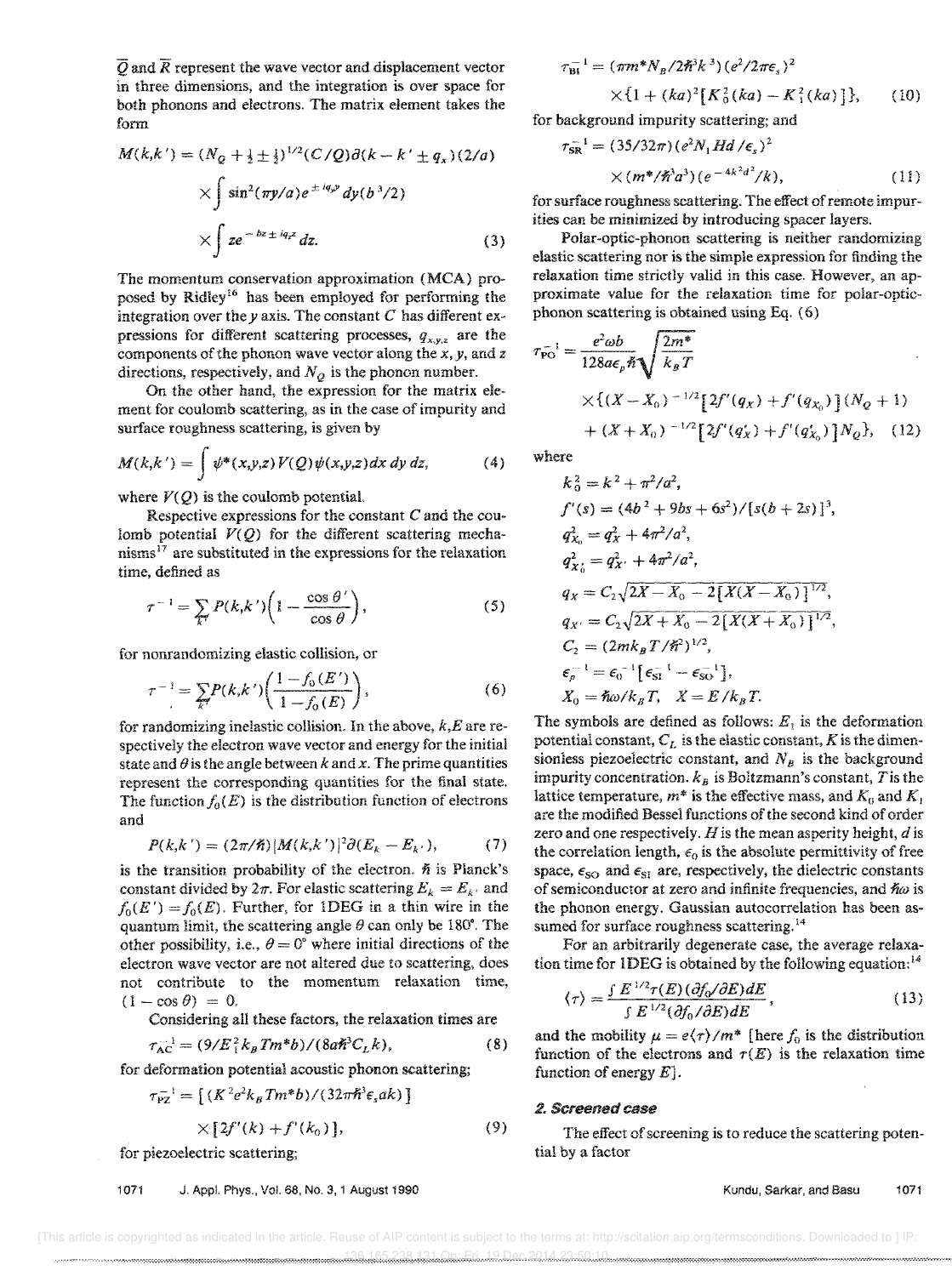$$
\epsilon(q) = 1 - V(q)P(q), \qquad (14)
$$

where  $V(q)$  is the Fourier component of the potential and  $P(q)$  is the polarizability. Now  $P(q)$  shows a logarithmic singularity at  $q = 2k_F$ , where  $k_F$  is the wave vector at the Fermi energy. The dielectric function at nonzero temperature is given by the dynamic screening effect<sup>17</sup>

$$
\epsilon_T(q) = \int dE \, \epsilon_0(q, E_F)
$$
  
 
$$
\times \{4k_B T \cosh^2[(E - E_F)/k_B T]\}^{-1}
$$
 (15)

and

$$
\epsilon_0(q,E_F) = \epsilon_{\rm BG} + \frac{4e^2m^*}{\pi\hbar^2} \frac{F(q)}{q} \ln \left| \frac{q+2k_F}{q-2k_F} \right|, \qquad (16)
$$

and the form factor is

$$
F(q) = [2/(qR)^2] [1 - 2K_1(qR)J_1(qR)],
$$

where  $J_n(X)$  and  $K_n(X)$  are Bessel function and modified Bessel function, respectively, of order *n. R* is the radius of the cylindrical wire that approximately replaces the rectangular quantum well (QWW), and  $\epsilon_{BG}$  is the background permittivity given by  $\epsilon_{\text{BG}} = 4\pi\epsilon_0\epsilon_s$ . The screening function for the cylindrical geometry can be used approximately for the present case of the rectangular quantum well. This would introduce a constant geometrical error without altering the physical concept. However, the requirement of an exact screening function for the present device geometry is not so stringent due to lack of the experimental results. The inverse relaxation time or the scattering rates are divided by the function  $|\epsilon_T(q)|^2$  to obtain the corresponding screened values. The average relaxation time and hence the mobility can be obtained as earlier.

## B. Thermoelectric power

The thermoelectric power calculation in IDEG is based on the mobility theory that is derived from the Boltzmann transport equation. The thermoelectric power obtained from the Boltzman transport equation is written as<sup>15</sup>

$$
S = (eT)^{-1}(\langle E\tau\rangle\langle\tau\rangle^{-1} - E_F),\tag{17}
$$

where  $\langle \rangle$  means the average defined by expression (13) and  $E<sub>F</sub>$  is the Fermi energy.

It has been assumed that, at low temperatures, when the acoustic phonon scattering occurs via deformation potential and piezoelectric coupling, the impurity scattering and the surface roughness scattering due to interface irregularities dominate. The total relaxation time for all these processes can be written<sup>16</sup> using Matthiessen rule

$$
\tau^{-1} = \sum_{i} \tau_i^{-1}.\tag{18}
$$

We assume the degenerate distribution for electrons and the screening effect is incorporated by dividing all the inverse relaxation times by  $|\epsilon_T(q)|^2$ . The TEP has been calculated for individual scattering processes including degeneracy at low temperature.

#### iii. RESULTS **AND DISCUSSIONS**

The following values of parameters are used for calculating the mobility and the thermopower for the IDEG formed in a narrow channel GaAs-GaAIAs heterostructure:<sup>14,18</sup>  $a = 10$  nm,  $E_1 = 7$  eV,  $K = 0.064$ ,  $C_L = 139.7$ G N m<sup>-2</sup>, m<sup>\*</sup> = 0.067 m<sub>0</sub>,  $\epsilon_{\text{SO}} = 12.9$ ,  $H = 0.43$  nm,  $d = 1.5$  nm,  $N_B = 10^{20}$  m<sup>-3</sup>, and  $\epsilon_s = 10.8$ .

The temperature dependence of the mobility, for both the screened and the unscreened conditions are shown in Figs. 1-3 for three different IDEG densities. In Figs. 1-3, the total mobility is obtained by including the acoustic phonon scattering via the deformation potential, piezoelectric coupling, and impurity scattering. The IDEG mobility is very high, which increases for the piezoelectric and the surface roughness scattering at low temperatures and then saturates. The deformation potential acoustic phonon scattering becomes more effective at higher temperatures and the total mobility is mainly limited by this scattering as seen from Figs. 1-3, At low temperatures below 10K, the surface roughness, piezoelectric and impurity scatterings dominate. The acoustic-phonon-Iimited mobility decreases with temperature and hence the total mobility falls with rise in temperature.

Above 100 K, the polar-optic-phonon scattering takes over. The effect of optical phonon scattering has not been included in the curves labelled ''TOTAL'' in Figs. 1-3 because it is the only dominant scattering mechanism at high temperatures. At higher temperatures, the occupation of only the lowest subband is not justified and intersubband scattering will be effective. However, the polar-opticphonon scattering can be included in a straightforward manner. Due to the lack of experimental results on the mobility of IDEG, the effect has been neglected.

If the polar-optic-phonon scattering is also included to obtain total mobility, then the overall mobility curve should follow the curve for polar-optie-phonon scattering limited mobility above 100 K.

In all cases, the mobility is higher for higher electron



FIG. 1. The variation of electron mobility  $(\mu)$  vs temperature (T) in GaAs for 1D electron density  $N_{1D} = 5.0 \times 10^{-6}$  (a) unscreened, and (b) screened.

1072 J. Appl. Phys., Vol. 68, No.3, 1 August 1990

Kundu, Sarkar, and Basu 1072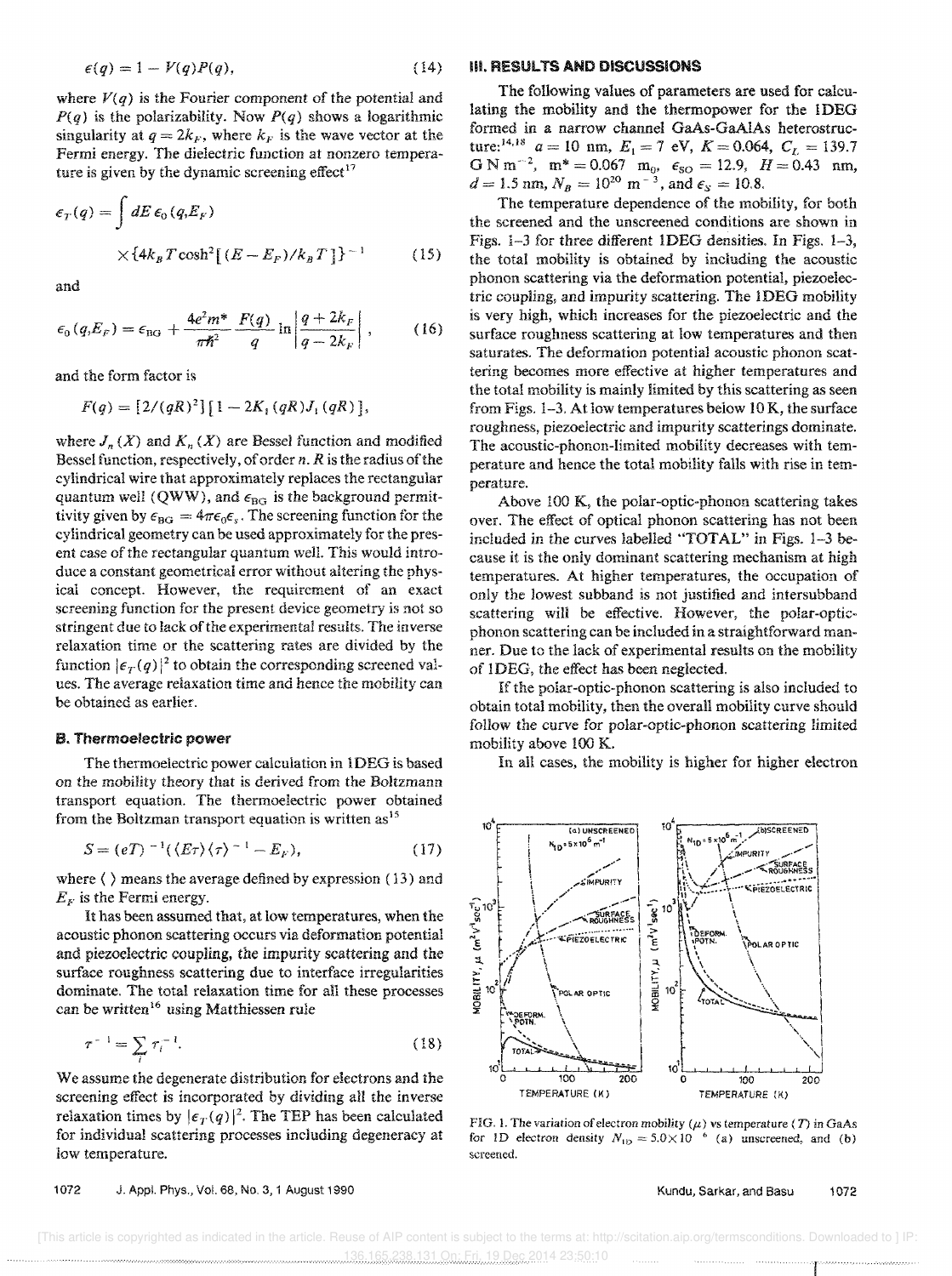

FIG. 2. The mobility  $(\mu)$  vs temperature (T) in GaAs for 1D electron density  $N_{\text{1D}} = 5.0 \times 10^7 \text{ m}^{-1}$  (a) unscreened, and (b) screened.



FIG. 3. The mobility  $(\mu)$  variation in GaAs with temperature (T) for 1D electron density  $N_{\text{1D}} = 1.0 \times 10^8 \text{ m}^{-1}$  (a) unscreened, and (b) screened.





FIG. 5. Thermoelectric power S of 1DEG vs temperature  $T$  (screened case) for three different values of 1D electron concentration.

concentration. Screening enhances the mobility values because it lowers the scattering rates. It is apparent from Fig. 4 that the lower the electron concentration, the higher the screening effect. This reduces the scattering rates significantly. The values of one-dimensional thermopower are plotted against temperature in Fig. 5, for different one-dimensional electron concentrations. Screening effects have also been incorporated in the calculations.

The thermopower is found to decrease with increasing electron concentration. This behavior is expected from Eq. (17) since the thermopower is a strong function of the Fermi energy  $E_F$  and  $E_F$  decreases linearly with 1DEG concentration. The values of thermopower increase with temperature and almost saturate above 100 K.

When the individual contributions to the thermopower due to different scattering processes are compared, it is found that the deformation potential acoustic phonon scattering is the most dominant. However, at the lowest temperatures, i.e., below 10 K, the impurity scattering has a significant contribution. The piezoelectric and surface roughness scatterings are weak.

At higher temperatures, above 100 K, the electron distribution function  $f_0$  becomes nondegenerate. The expression for  $\tau_{AC}$  indicates that at such high values of temperature  $(1/T)$  ( $\langle E\tau \rangle / \langle \tau \rangle$ ) becomes temperature independent. Thus at higher temperatures the thermoelectric power becomes temperature independent and the curves saturate.

However, above 100 K, both polar-optic-phonon and intersubband scattering should be considered. The present simplified model is therefore inadequate to describe the behavior of thermopower at higher temperatures.

The calculated values cannot be verified due to lack of experimental data, although it is found that the nature of variation of 1DEG thermopower is similar to that for 2DEG.

## **ACKNOWLEDGMENTS**

The authors are grateful to Professor B. R. Nag for his interest in the work. The work has been partially supported by the Indian National Science Academy, the University

J. Appl. Phys., Vol. 68, No. 3, 1 August 1990 1073

Kundu, Sarkar, and Basu 1073